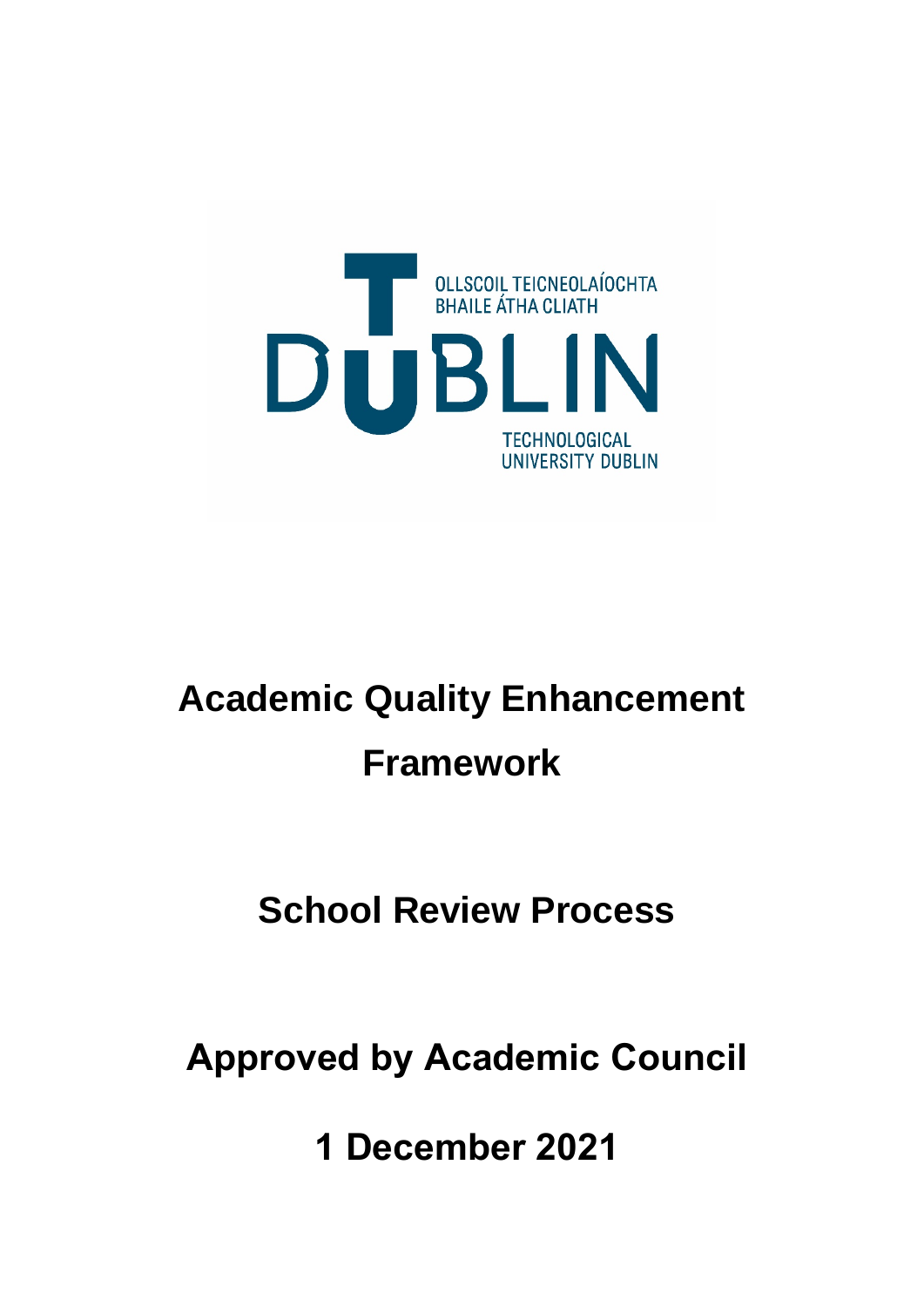### TABLE OF CONTENTS

| 1. |      |  |  |  |
|----|------|--|--|--|
| 2. |      |  |  |  |
| 3. |      |  |  |  |
|    | 4.   |  |  |  |
|    | 5.   |  |  |  |
|    | 5.1. |  |  |  |
|    | 5.2. |  |  |  |
| 6. |      |  |  |  |
|    | 6.1. |  |  |  |
|    | 6.2. |  |  |  |
|    | 6.3. |  |  |  |
| 7. |      |  |  |  |
|    | 7.1. |  |  |  |
|    | 7.2. |  |  |  |
|    | 7.3. |  |  |  |
|    | 7.4. |  |  |  |
| 8. |      |  |  |  |
| 9. |      |  |  |  |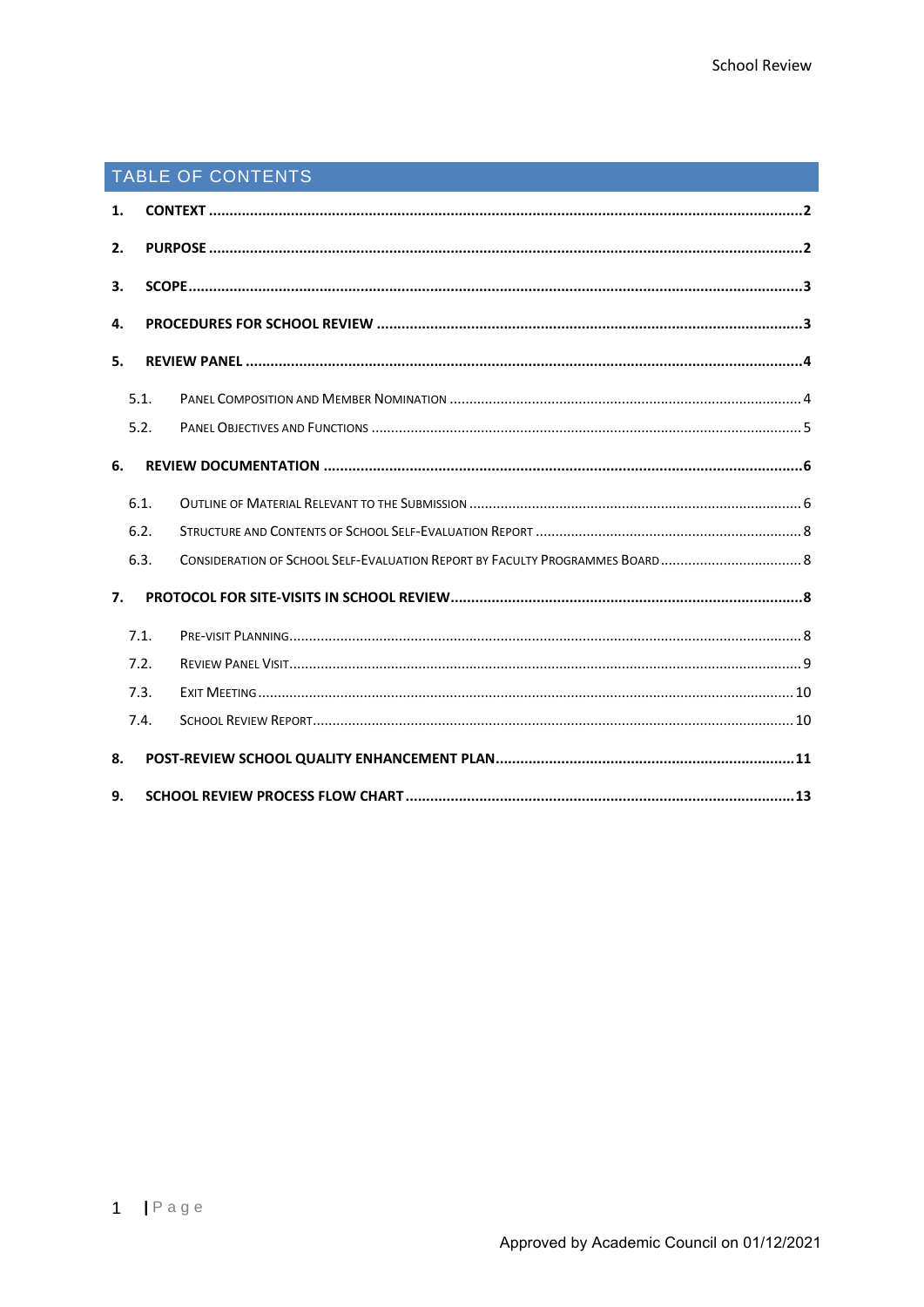#### <span id="page-2-0"></span>**1. Context**

- 1.1 It is University policy to carry out an internal cycle of reviews of its Academic Schools on an ongoing basis for purposes of quality assurance and quality enhancement, and as per relevant statutory obligations. Best practice guidelines require on-going monitoring and periodic review of Schools, including review of the effectiveness of quality assurance procedures, to ensure that they achieve their objectives and respond to the needs of students and society at large. Such reviews will lead to continuous improvement of designated activities, hence, any action(s) planned or taken as a result of the reviews are communicated to all stakeholders.
- 1.2 These procedures should be read in conjunction with the Protocols for TU Dublin Quality Reviews. Schools should consult the Academic Affairs website for records of Annual Quality Reports (AQR) to QQI, outcomes of internal quality surveys and the suite of current national and international best practice guidelines.
- 1.3 The rationale for School Reviews embodies the requirements in international best practice, legislation requirements and regulatory guidelines.

#### <span id="page-2-1"></span>**2. Purpose**

- 2.1 The purpose of this document is to outline the policies and procedures relating to the review of a TU Dublin School.
- 2.2 The purpose of a School Review is to:
	- Ensure, through structured collation of evidence and critical reflections that the School can plan for its academic programme delivery and strategic development in a manner compatible with the School and Faculty objectives, and towards impactful contribution to the overall University mission and strategic plan.
	- Ensure maintenance and continuous enhancement of quality standards in teaching learning, assessment and research, and that emerging issues are identified and appropriately addressed.
	- Benefit from objective critique from expert review panel members external to the School, and which will accord it the opportunity for benchmarking with similar Schools nationally and internationally.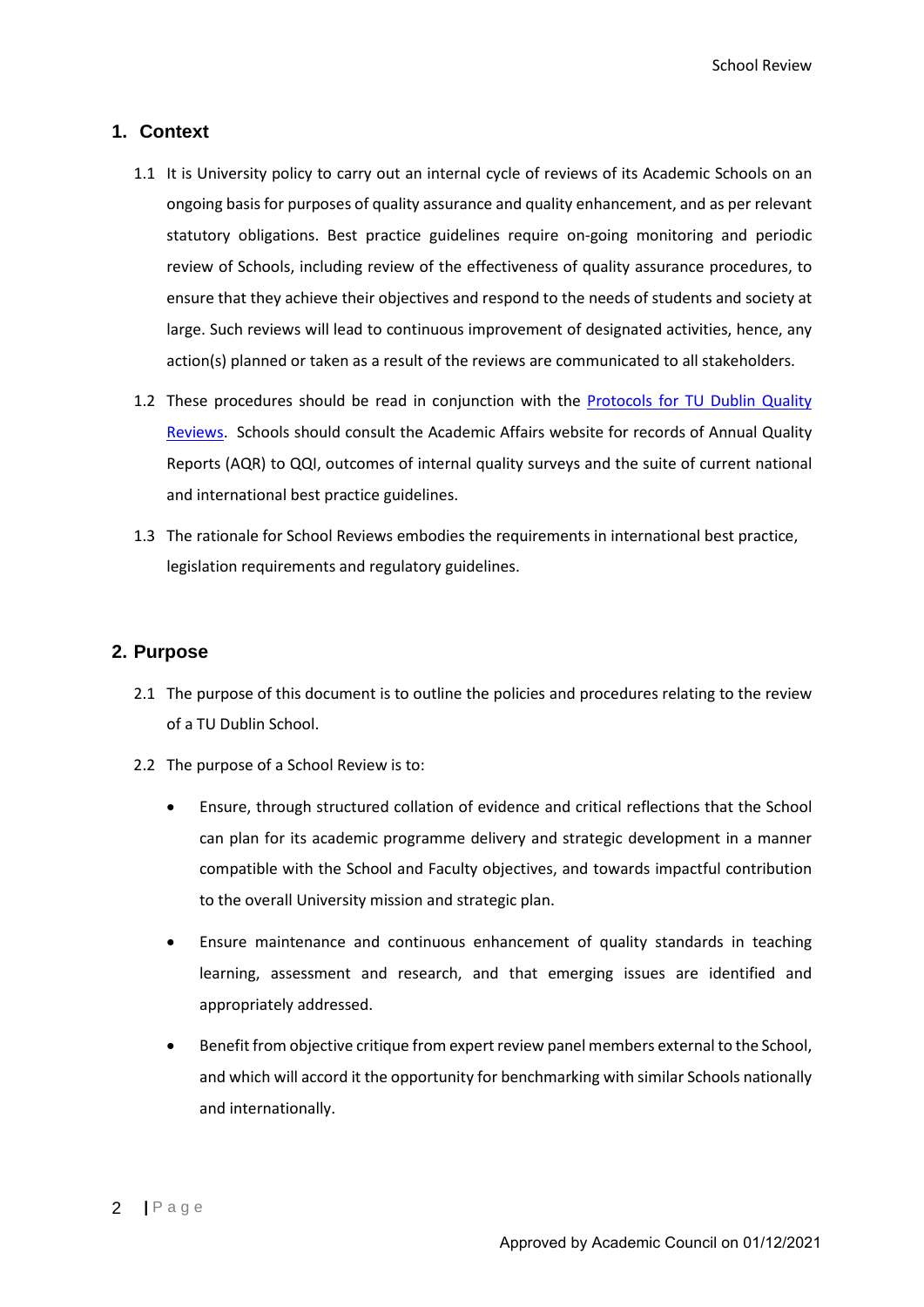#### <span id="page-3-0"></span>**3. Scope**

Procedures covered in this document relate to quality review of Schools in TU Dublin in order to ascertain:

- 3.1 Contribution of the School under review to the strategic aims and initiatives of the Faculty, and how they are objectively addressed in the broad contexts of the University's thematic goals in the Strategic Plan.
- 3.2 Observance, effectiveness and rigour of internal quality assurance protocols within the School under review.

#### <span id="page-3-1"></span>**4. Procedures for School Review**

- 4.1 Once TU Dublin internal review cycles are agreed, it is intended that the School Reviews will feed into Faculty Reviews, which in turn will feed into the overall Institutional Review (CINNTE Review).
- 4.2 The decision to initiate a School Review shall be formally launched by each School under guidance of Academic Affairs. Academic Affairs will write to both the Faculty Dean and the Head of School at least 18 months prior to the School Review Panel visit date, specifically requesting nomination of the review panel members. The full School Review process is shown in the flow chart in [Section 9.](#page-13-0)
- 4.3 Panel composition will be determined per the university guidelines for such nominations, as outlined under Section [5.2 Panel Composition and Member Nomination](#page-4-1) below.
- 4.4 All communication with the nominated panel and panel members will be through Academic Affairs.
- 4.5 Academic Affairs will liaise with the selected panel nominees to confirm the composition of the final review team and confirm availability and preferred review dates. Subsequently, Academic Affairs will liaise with the Head of School and Faculty Dean to confirm suitable dates aligned with the panel members' preferences.
- 4.6 Academic Affairs will communicate the review panel composition and agreed dates to the school and all panel members.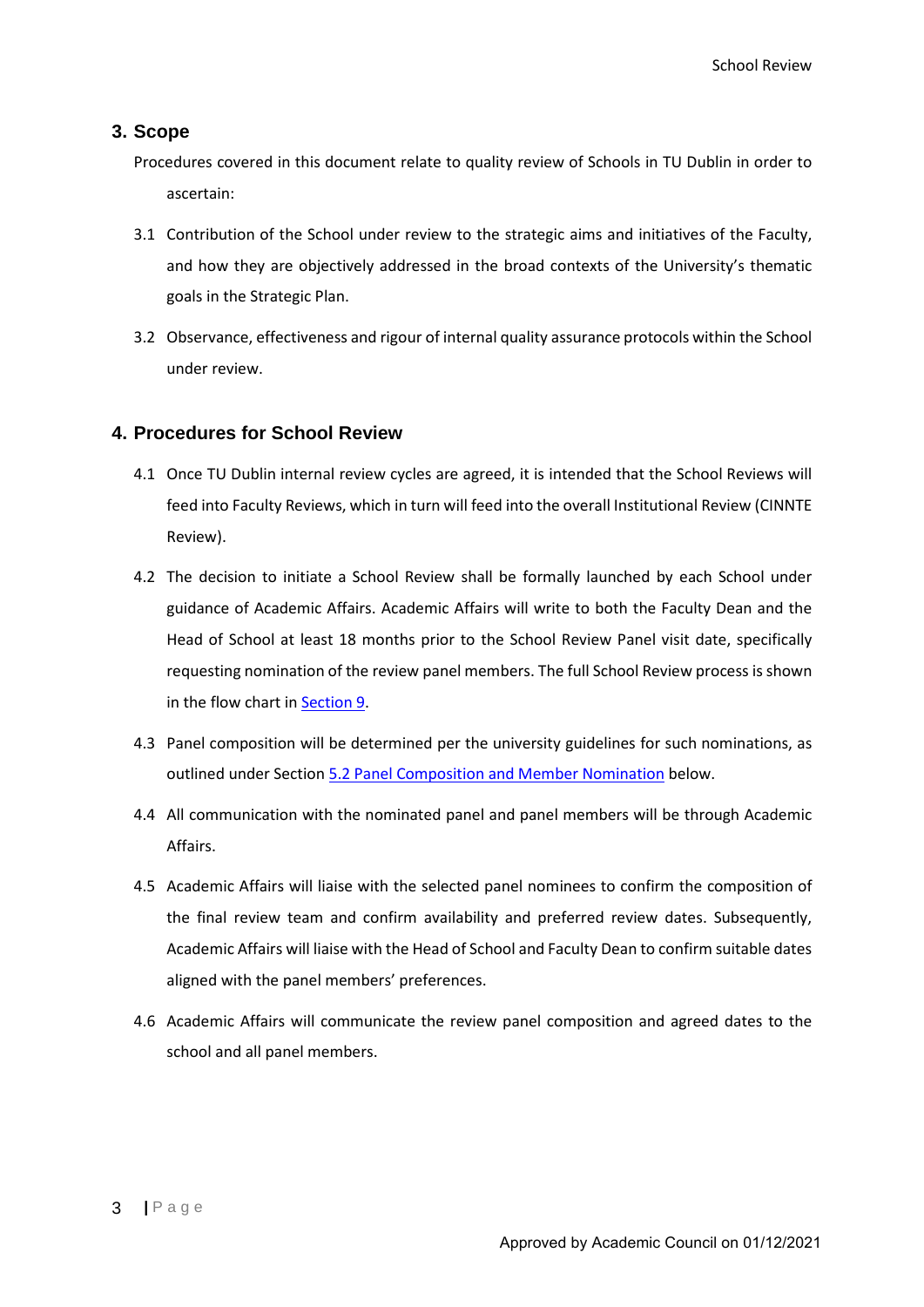#### <span id="page-4-0"></span>**5. Review Panel**

#### <span id="page-4-1"></span>**5.1. Panel Composition and Member Nomination**

- 5.1.1 The composition of a School Review Panel will typically include a Chair and Vice-Chair, both of whom shall be senior academics. The Chair will be external to the university, while the Vice-Chair will be selected from areas outside of the Faculty of the School under review.
- 5.1.2 The School under review shall establish a Review Coordination Committee from the ranks of its own academic staff and professional services staff.
- 5.1.3 The Review Coordination Committee will also include student and/or graduate representation, to account for learning experience in both undergraduate and postgraduate offerings, and apprenticeship and part-time programmes offerings in the school.
- 5.[1](#page-4-2).4 The Review Coordination Committee shall identify External Experts<sup>1</sup> in the academic disciplines covered by the School under review, with at least two members from relevant industry/professional practice. The proposed External Experts shall have demonstrated leadership experience within a leading international university, industry or professional practice.
- 5.1.5 Upon notification of the start of review planning process, the School shall provide the external panel nominees shortlist as set out in the External Panel Member Nomination Form. Any conflict of interest, current or previous associations between a proposed external panel member and the School under review must be declared in the initial review consultation process, as per the requirements in the External Panel Member Nomination Form.
- 5.1.6 The External Panel Member Nomination Form shall provide sufficient background information to allow for informed decision on final panel selection. Where profile or background information is not accessible on internet or other open/public information sources, Academic Affairs will contact the nominees directly to request CVs.
- 5.1.7 Academic Affairs will consider the shortlist of the proposed reviewers in consultation with the Faculty Dean and/or Head of School. If the School to be reviewed does not provide nominees to be considered for the School Review Panel by the agreed deadline, Academic

<span id="page-4-2"></span> $1$  Number will be determined according to the range and diversity of elements of the School under review. Number of TU Dublin members in the Review Panel shall not exceed the number of External Experts. Both the current and recent (within 5 years) External Examiners shall not be eligible for this role.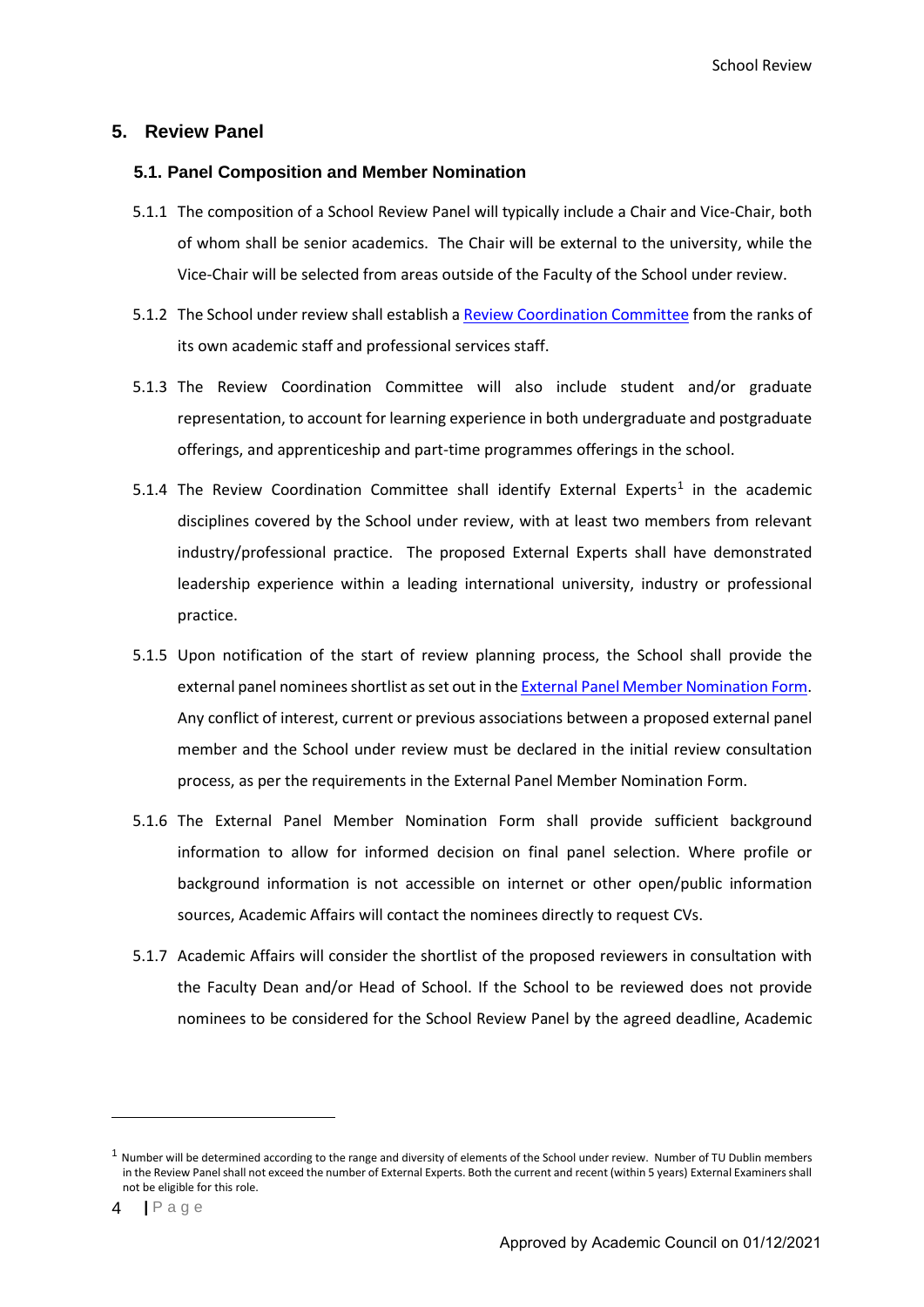Affairs will propose the composition of the School Review Panel in consultation with the Faculty Dean.

- 5.1.8 A representative from Academic Affairs will be a member of the Panel and will draft the final School Review Report based on the inputs from the other Panel members.
- 5.1.9 The School Review Panel composition shall proactively account for gender balance and reflect the spirit of Equality, Diversity and Inclusivity.
- 5.1.10The final selection of the panel will be made independently of the School under review by the Academic Quality Assurance & Enhancement Committee (sub-committee of Academic Council).

#### <span id="page-5-0"></span>**5.2. Panel Objectives and Functions**

- 5.2.1 The overall objective of the Review Panel is to verify that the School has planned for its academic programme delivery and strategic development in a manner compatible with the School and Faculty objectives and contribute to the overall University mission and strategic plan. It is also intended to draw parity with best practice, and to make the necessary recommendations for performance enhancement.
- 5.2.2 The Review Panel will specifically evaluate:
	- The alignment of the School's strategic plan to the overall TU Dublin Strategic Plan and University Compact with the HEA.
	- School's role and impacts of its contribution in both Faculty and University contexts based on the agreed KPI's under TU Dublin Strategic Intent themes.
	- The overall standards of academic delivery and effectiveness of the adopted policies and procedures for their monitoring and enhancement (Quality Framework at School Level).
	- Efficacy of external/civic engagement activities including internationalisation.
	- Intended roles and performance of linked and collaborative provisions.
	- The quality and management of research activities in the School.
	- Student learning experience and achievement in the overall award classifications at exit to employment. Key factors that could be considered include: progression to immediate employment; the contributions made to student achievement by the quality of teaching; opportunities for learning (including any integrated co- and/or extra-curricular activities);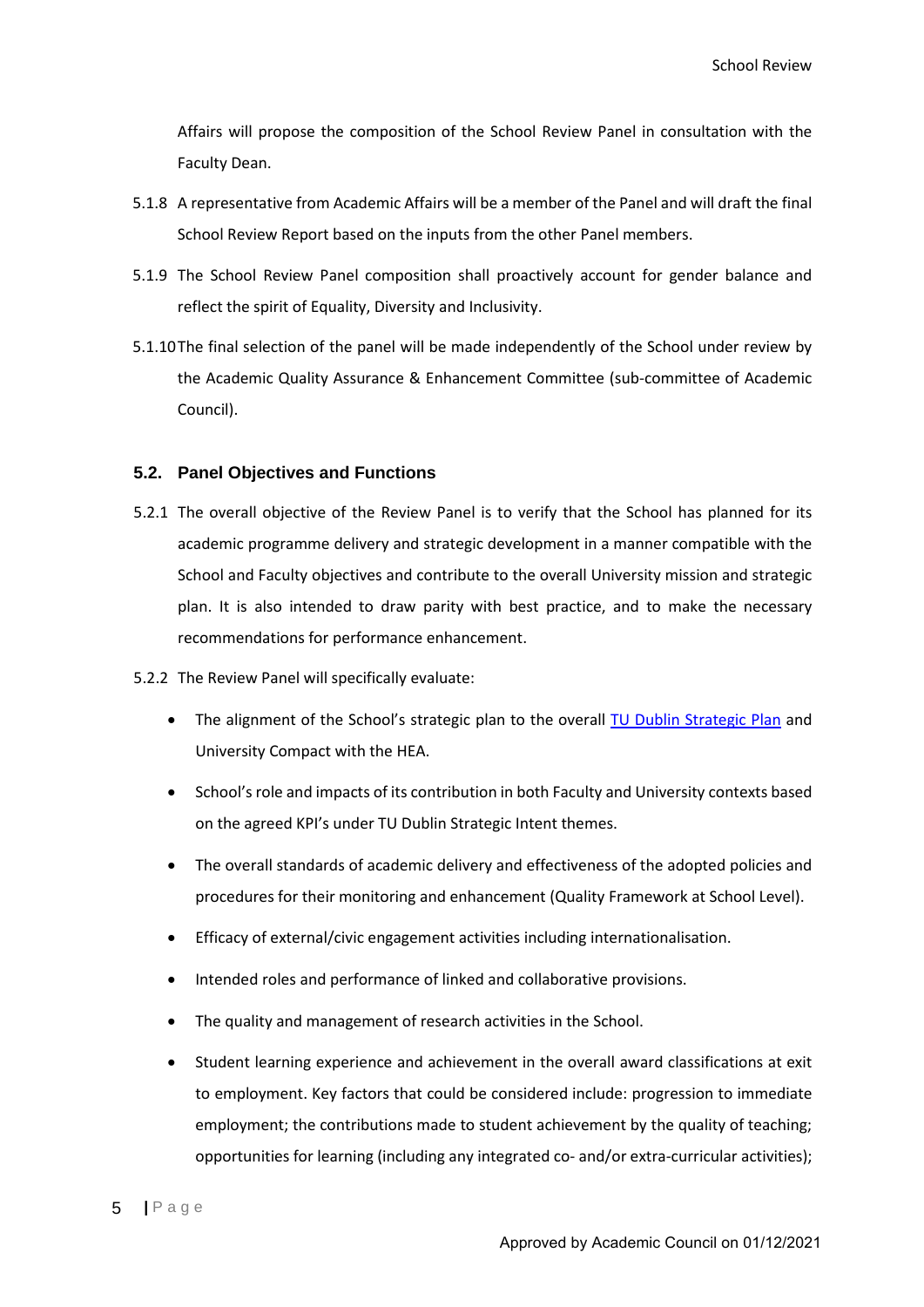learning resources (including qualified staffing) and other support provisions aimed at eliciting excellence.

- Performance in processes in the student life cycle from admission and induction, through progression in designated pathways and the designated academic supports.
- Quality of learning facilities and services and their relevance to continued achievement of learning outcomes.
- Staffing and staff development programmes.
- Integrated learner assessment strategies for the individual programmes and the inherent pathways which evaluate the extent to which students can demonstrate achievement of TU Dublin graduate attributes.
- 5.2.3 The Review Panel will be tasked with:
	- Considering the School Self-Evaluation Report, including any supporting information and onsite evidence as presented.
	- Participation in planned site-visit to the School under review to scrutinise the evidence.
	- Reviewing any other of the activities that contribute to meeting the strategic intents and student learning experience in the School.
	- Preparing an interim report specifying its findings and recommendations and to communicate the same to the School at the Exit Meeting.
	- Finalising the School Review Report that will provide bases for subsequent actions emanating from the School Review.

#### <span id="page-6-0"></span>**6. Review Documentation**

#### <span id="page-6-1"></span>**6.1. Outline of Material Relevant to the Submission**

- 6.1.1 The School Self-Evaluation-Report (SSER) shall be the primary documentation to be submitted as part of the School Review process.
- 6.1.2 Other supporting elements for the submission, which will vary by Faculty/School/discipline/subject areas, may include (but not limited) the following information linked to the School in review (samples from at least three preceding academic years):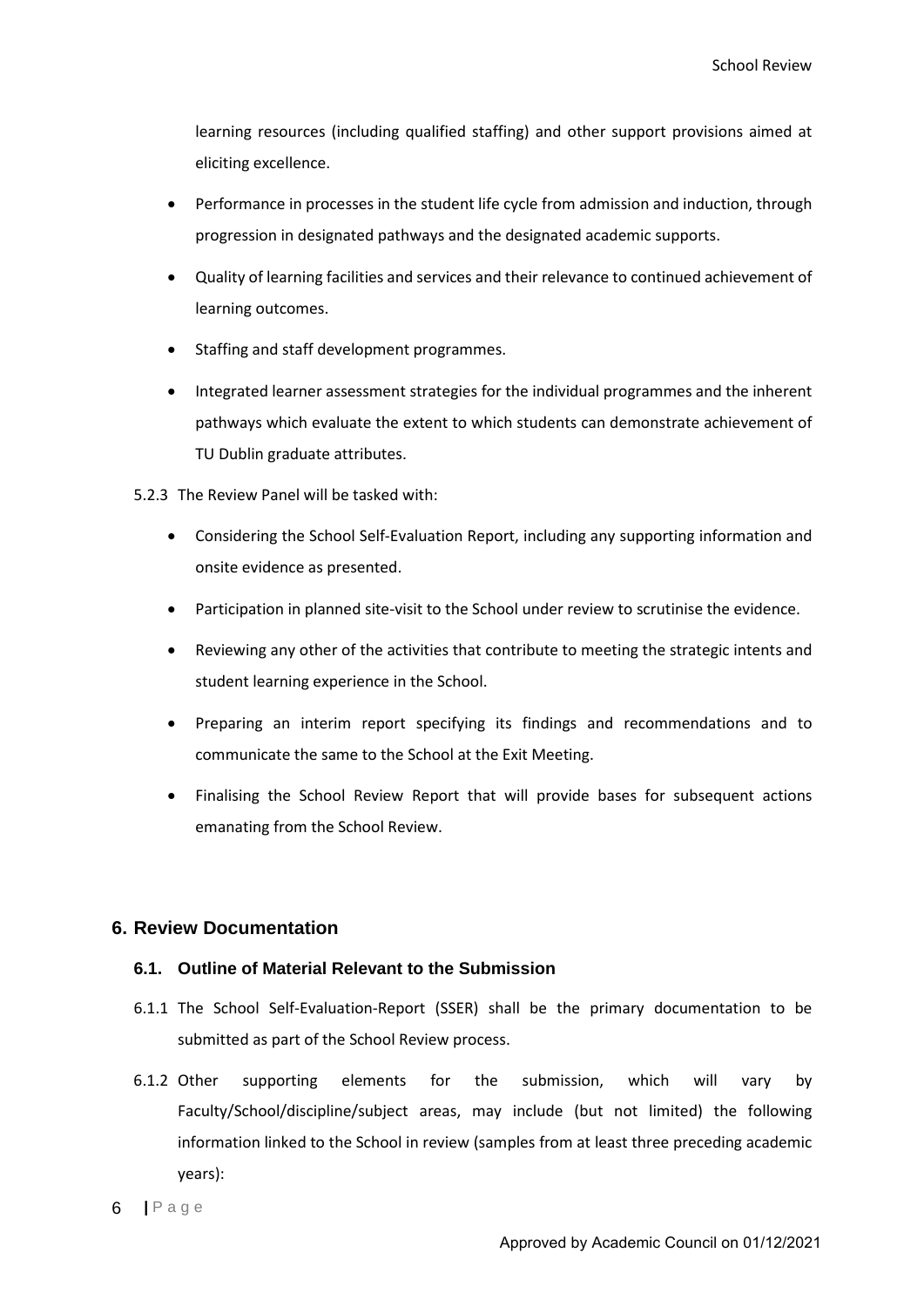- Previous School Review Reports;
- Internal Programme Review Reports;
- Staff profiles;
- School strategic plan including its alignment to the Faculty and overall TU Dublin Strategic Intent and University Compact with the HEA;
- Outcomes of relevant stakeholder consultation processes;
- School profile comprising staff and student statistical information (e.g., disciplines, trends in applications, enrolment progression, completion, retention, etc.);
- Where applicable, most current professional accreditation reports;
- Quality Enhancement Plans from aligned Discipline Programme Boards;
- School's Equality, Diversity and Inclusion strategies;
- School organisation chart in the context of overall Faculty/University structure,
- Current information on teaching and learning grants, research grants and other Nonexchequer income related to the School's academic remits;
- Programme specific budgetary information;
- Outline of processes for capturing, analysing and considering stakeholder feedback;
- Minutes of Discipline Programmes Board meetings and other relevant Academic Committees;
- Programme Design and Delivery Handbook for staff, sample student handbooks, and programme advertisements and student recruitment literature;
- Employability and Employment Guidelines for programmes in the School.
- 6.1.3 The supporting elements above are in no particular order, and some will be evidential support to the narrative in the SSER and will require submission to the Review Panel in advance of the visit or supplied in electronic format in agreed media or shared repository specific to the School Review.
- 6.1.4 Other appropriate evidence to be available to the Review Panel during the site visit.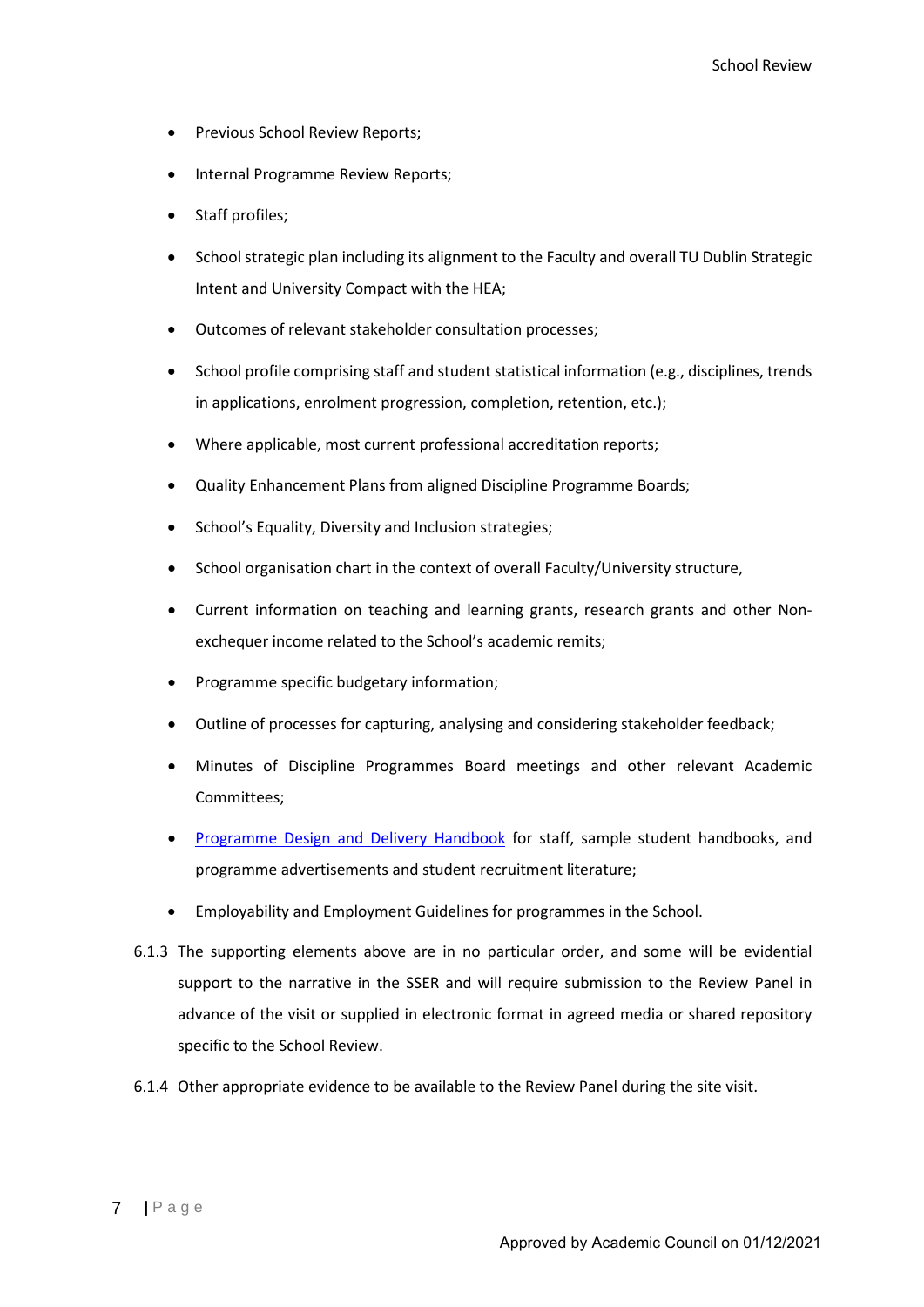#### <span id="page-8-0"></span>**6.2. Structure and Contents of School Self-Evaluation Report**

- 6.2.1 With a formative objective at its core, the School Self-Evaluation Report (SSER) will provide evidence-based reflection of the School's strengths, challenges and opportunities.
- 6.2.2 Overall, the SSER narrative will articulate the School's approach to quality assurance and quality enhancement in its operations (including any linked or collaborative provisions); specifically, a critical self-reflection of the effectiveness of the key aspects of its academic provision, including any associated deliveries of service.
- 6.2.3 It is recommended that the SSER document should be no longer than 50 pages, allowing for additional appendices where necessary. Guidelines on the structure and content of the SSER document are outlined in the indicative SSER Template. A standardised SSER is not envisaged due to the diversity of Schools and Faculties in the University.

#### <span id="page-8-1"></span>**6.3. Consideration of School Self-Evaluation Report by Faculty Programmes Board**

- 6.3.1 Prior to forwarding of the SSER to the formal Review Panel process, the draft SSER will be considered by the Faculty Programmes Board and any matters arising will be reverted back to the School for appropriate amendments. The final document will be forwarded to Academic Affairs to proceed to the review stage.
- 6.3.2 In order to approve progress to review stage, Faculty Programmes Board will consider:
	- If the SSER has appropriately addressed the relevant academic quality review procedures.
	- If the outcomes of the previous School review were integrated into the School Quality Enhancement Plan and appropriately executed in the period covered by SSER.
	- How and where the School's quality enhancement procedures and teaching and learning enhancements are informed by stakeholder feedback processes.

#### <span id="page-8-2"></span>**7. Protocol for Site-visits in School Review**

#### <span id="page-8-3"></span>**7.1. Pre-visit Planning**

7.1.1 Planning for the site-visit to the School under review is central to successfully conducting a review. During the pre-visit planning, Academic Affairs will liaise closely with the Review Coordination Committee of the School. The objective is to develop and agree upon the steps and timelines for the review. The visit dates will be agreed upon during the pre-visit planning.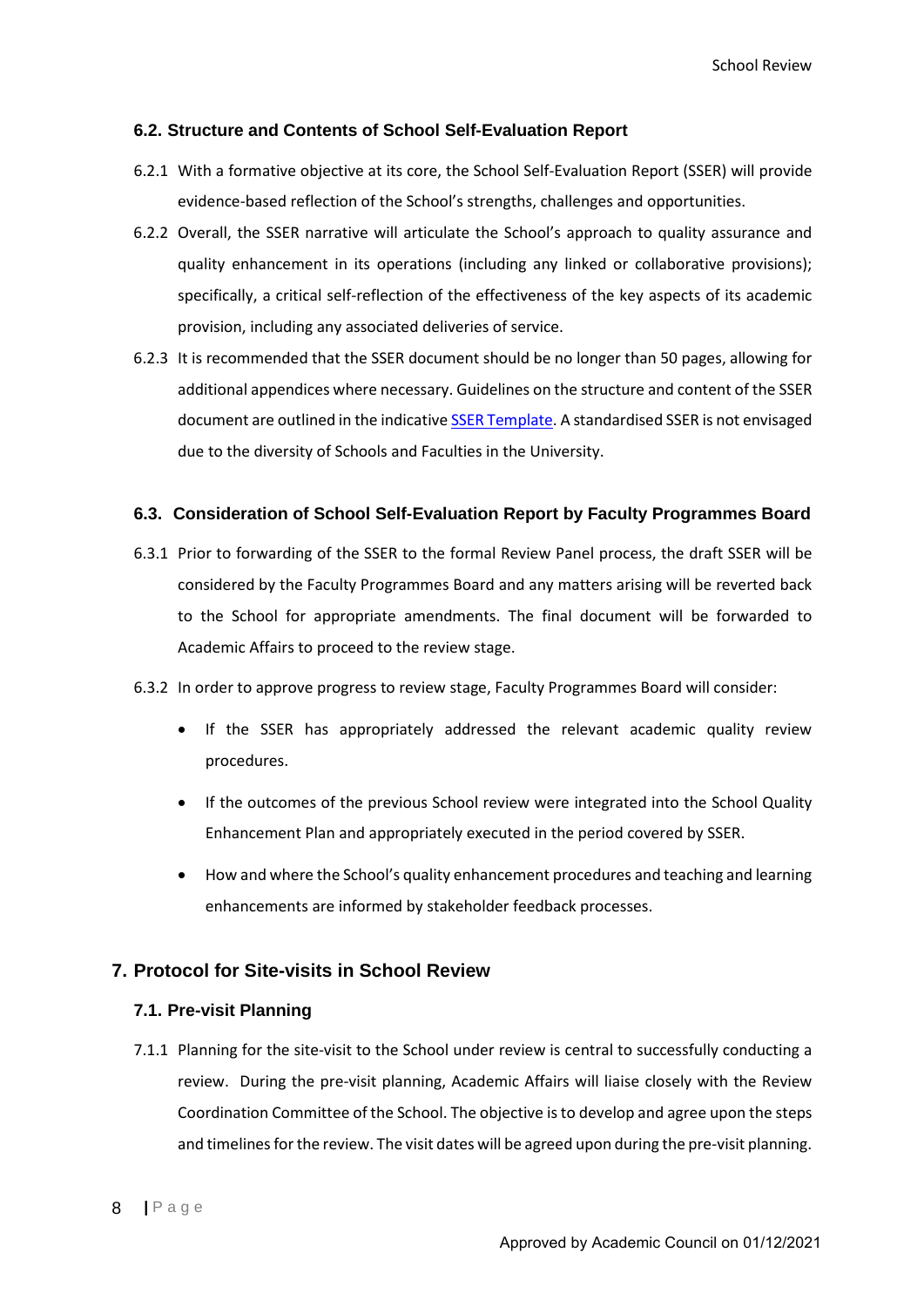Typical schedule for the site-visit will be 2 to 3 days (depending on size and diversity in the School). Academic Affairs may also seek for inputs from the panel Chair.

- 7.1.2 Academic Affairs will be responsible for all contacts with the internal and external reviewers regarding the review, including arrangements for travel and accommodation for external panel members as may be required. However, the School shall have allocated the necessary budget to cover the costs associated with participation of external panel members.
- 7.1.3 The dates for the site-visit will be determined by Academic Affairs in consultation with the School under review. Academic Affairs will prepare the agenda and timetable for the review visit in consultation with the Review Coordination Committee.
- 7.1.4 The School under review will be responsible for organising the relevant staff and stakeholders inputs and meetings, and arranging for access and visits to the relevant facilities and services. Stakeholders will include (but not limited to) samples of students in the undergraduate and postgraduate programmes within School, graduates from relevant programme pathways, and a selected range of employers of its graduates.
- 7.1.5 The Review Coordination Committee will arrange for a Pre-visit conference call for the Review Panel. This is intended to provide an opportunity to panel members to seek clarifications or further information related to the submitted SSER documentation.

#### <span id="page-9-0"></span>**7.2. Review Panel Visit**

- 7.2.1 The itinerary of the review panel visit shall be arranged to accommodate the indicative School Review Agenda and timetable from the pre-visit planning and as provided by Academic Affairs. The itinerary will describe headline items in the programme of work to be undertaken.
- 7.2.2 In order for the review panel visit to progress in an efficient and timely manner, the following facilities shall be provided by the School under review:
	- Meeting rooms to accommodate the expected diverse meetings such as with the Faculty/School management team, Head of School and the Review Coordinating Committee (where necessary a representative group of the academic, administrative and technical staff not on the Co-ordinating Committee), current/continuing undergraduate and postgraduate students, graduates, employers and any other relevant stakeholders.
	- The School will arrange a meeting room where the review panel can meet privately and which can be used for refreshments and lunch.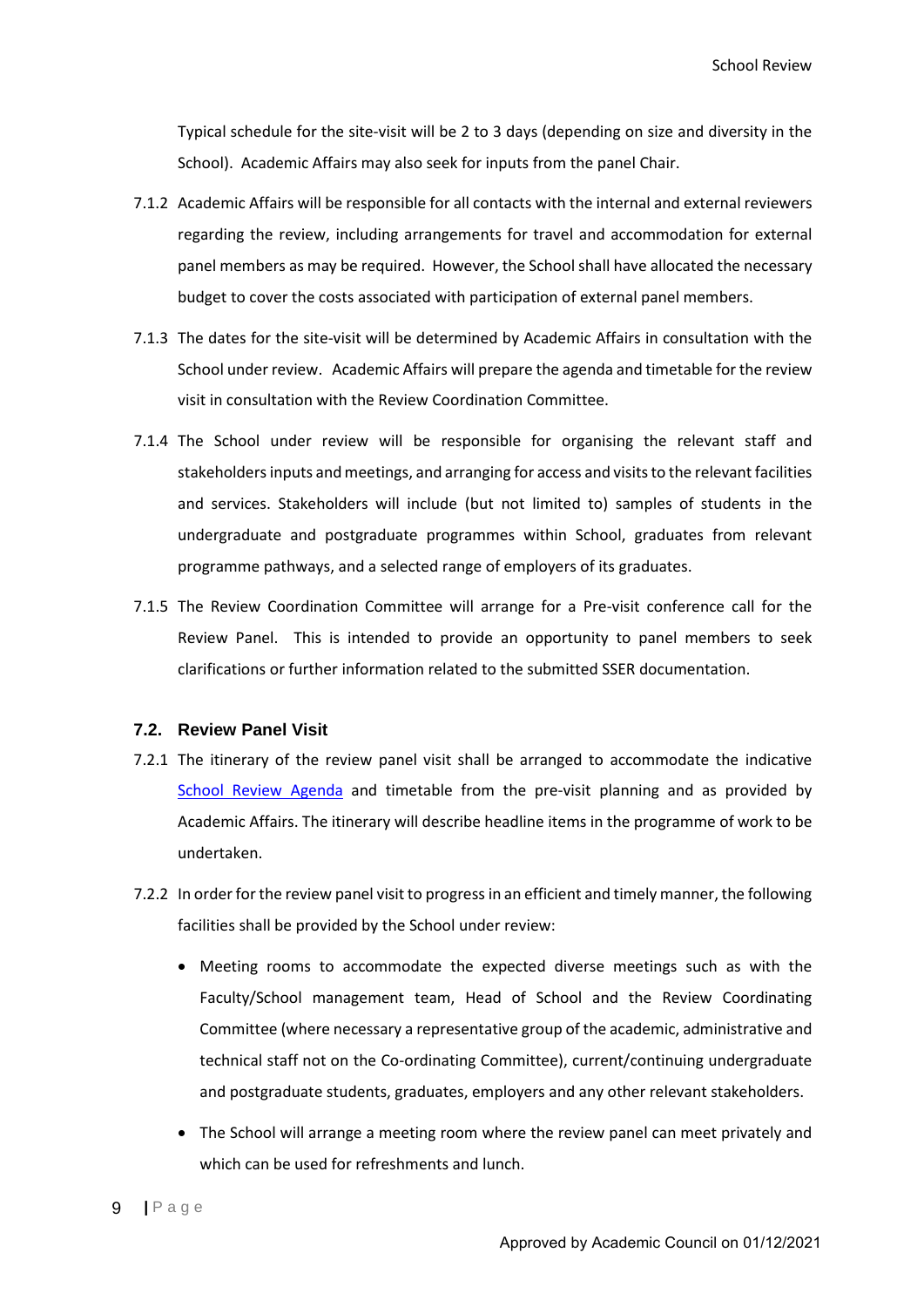- The School shall arrange for a guided tour for the panel members to the principal facilities and ancillary services/service points that relate to its programme.
- 7.2.3 The visit will end with an Exit Meeting, in which the panel will provide the indicative outcomes of the review exercise.

#### <span id="page-10-0"></span>**7.3. Exit Meeting**

- 7.3.1 The Exit Meeting accords the Review Panel the opportunity to communicate their provisional findings to the School under review. The Panel Chair (or the nominated external member of the review panel) will present their findings in the form of headlines/points covering salient Observations, Commendations, and Recommendations for improvement.
- 7.3.2 The purpose of the Exit Meeting is to provide initial feedback and to make points of clarification. It is not intended as a discussion of findings as they are at this point provisional and may be amended following clarification and further evidence, post-visit discussion and reflections by panel members. The indicative period for receiving the panel report by the School under review will be communicated at this meeting.
- 7.3.3 In keeping with best practice, after the site visit, any contact between the staff of School under review and the Review Panel on any matters relating to the SSER, the concluded site visit, or the School Review Report will be conducted through Academic Affairs.

#### <span id="page-10-1"></span>**7.4. School Review Report**

- 7.4.1 The School Review Report is expected to provide formative feedback to the School as the review process outcomes are aimed at quality enhancement. Whereas the School Review Report will be expected to draw substantially from the SSER in both structure and partcontents, it will mainly pitch its commendations and recommendations purely from a critical review of the SSER. This will have been corroborated with evidence obtained both orally in the scheduled review forums and in direct observations during the panel visit.
- 7.4.2 The Panel Report will be prepared by the Review Panel as *Peer Reviewers*. Therefore, the Review Coordinating Committee should take cognisance that this has an important bearing on the selection of the review panel, specifically the external experts on the panel.
- 7.4.3 It will be expected that, within two week after the site visit, the Academic Affairs representative on the Review Panel will have developed a draft report, with critical and well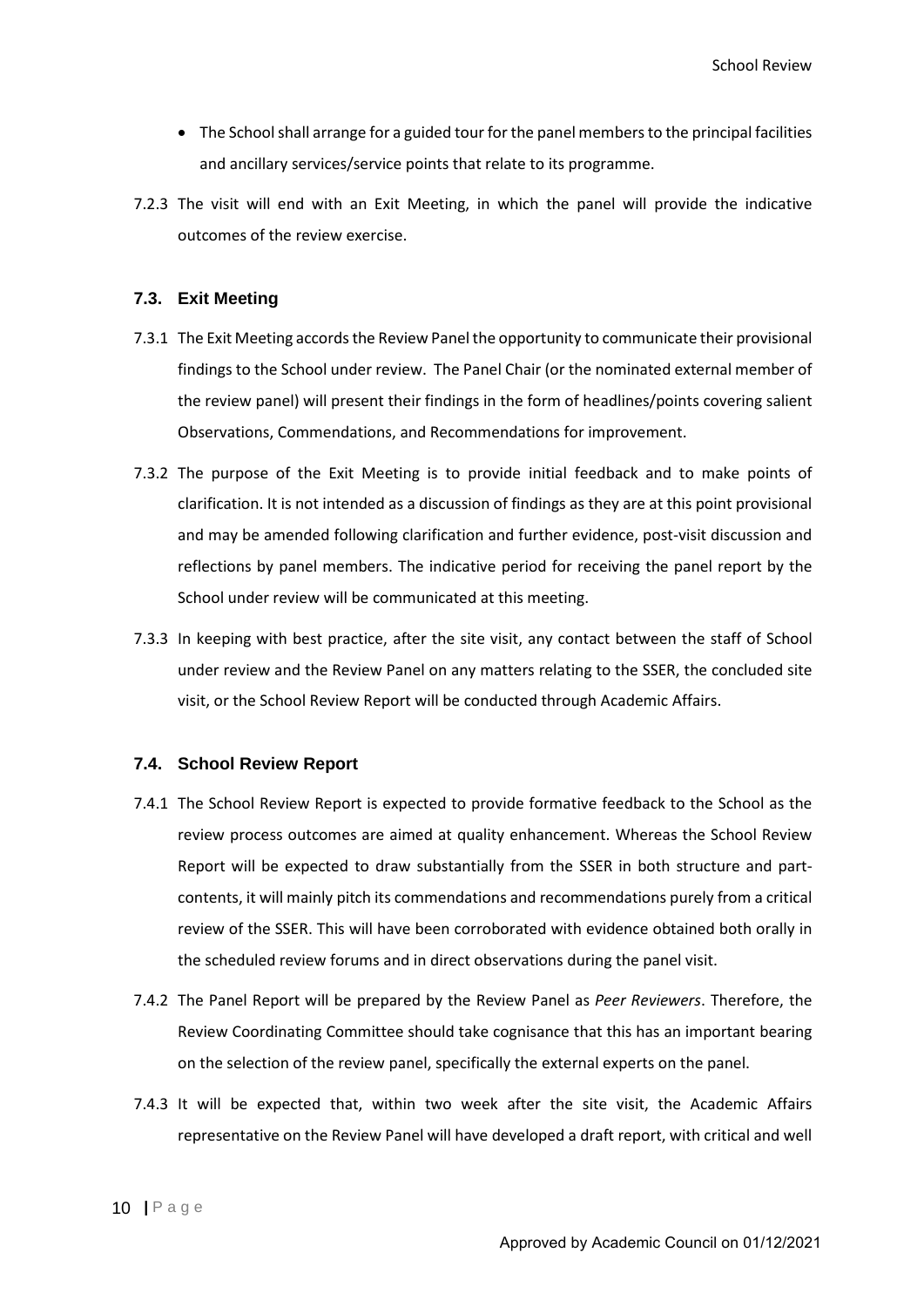supported views and opinions to validate the Panel's Observations, Commendations and Recommendations.

- 7.4.4 The Review Panel and Academic Affairs will agree a timeline to finalisation of report, signoff and returning to the Academic Affairs. Typically, this will be within 6 weeks after the end of site visit (after accounting for any time period that may be required to consider additional evidence that would have been requested at the visit).
- 7.4.5 The panel report will be sent to the Head of School for checking of any factual errors, and if required a brief response to recommendations and/or feedback to panel on the review process. The rejoinder will be limited to the report contents only, as thisis not an opportunity to initiate any further dialogue on the School Review.
- 7.4.6 Any minor editorial corrections will be completed in consultation with the Chair of the Review Panel. At this stage, any editorial aspect demanding more significant alteration to parts or sections of the draft report, and which arise from more considered reflection on the initial draft, will be considered exceptional. These may necessitate a coordinated resolution between Academic Affairs, and the Review Panel Chair with possible consultation with specific panel members.
- 7.4.7 All subsequent communication between Academic Affairs and the School will be conducted through the Head of School or nominee.
- 7.4.8 To enable consistency in reporting, Academic Affairs will retain editorial responsibility for the final School Review Report, which, when completed, will be forwarded to the Head of School, Faculty Dean, University Registrar and the Academic Quality Assurance & Enhancement Committee.
- 7.4.9 Completed Review Reports incorporating the associated action plans will be published on the TU Dublin Academic Affairs website, in accordance with the Qualifications and Quality Assurance (Education and Training) Act 2012.

#### <span id="page-11-0"></span>**8. Post-Review School Quality Enhancement Plan**

8.1 The School will have developed an action plan within the School Self-Evaluation Report, which can be updated to include additional actions to address the recommendations of the School Review Panel to form the School Quality Enhancement Plan.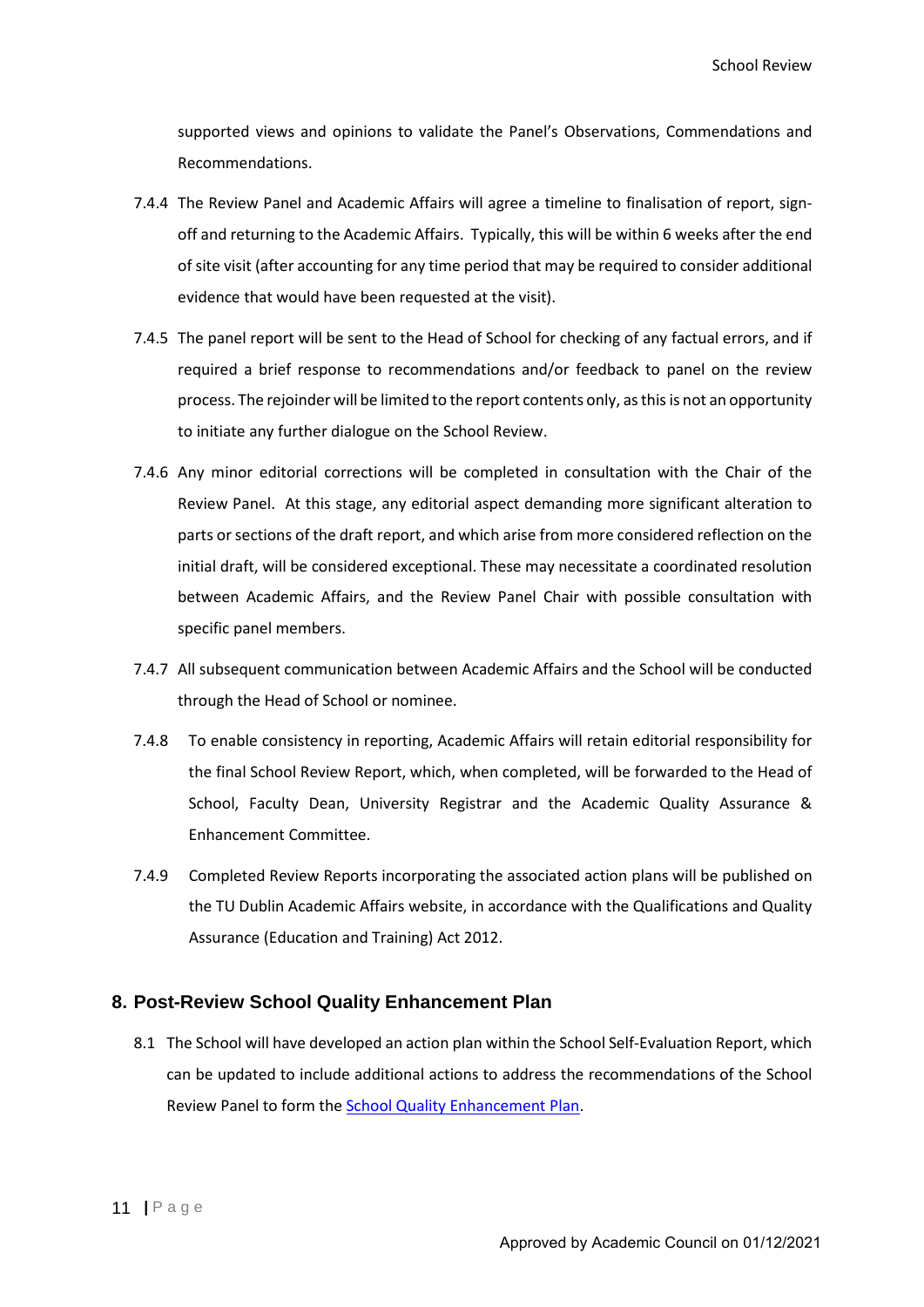- 8.2 Upon approval and publication of the Review Report, Academic Affairs will liaise with the reviewed School to agree on the period/duration within which the School Quality Enhancement Plan will be completed and submitted.
- 8.3 Prior to forwarding of the School Quality Enhancement Plan to Academic Affairs, it shall be considered by the Faculty Programmes Board and any matters arising will be reverted back to the School for appropriate amendments. The Faculty Programmes Board can take ownership of any actions where it determines those actions are better addressed at Faculty level. In this case, those actions are added to the Faculty Quality Enhancement Plan (see Annual Academic Quality Enhancement Process).
- 8.4 When satisfied with the School Quality Enhancement Plan, the Faculty Programmes Board submits the document to Academic Affairs.
- 8.5 Academic Affairs will send a copy of the report to the Panel members who may submit additional comments regarding the School's responses. The School Review Report, the School's response, including the School Quality Enhancement Plan, and any additional comments from the Panel members will be tabled at the Academic Quality Assurance & Enhancement Committee for review and approval. The Head of School, of the School under review, will be expected to attend the Academic Quality Assurance Enhancement Committee meeting at which the documents are being considered, to speak to the School's response and enhancement plan.
- 8.6 If the Academic Quality Assurance & Enhancement Committee determine actions are required at University level, it will add those actions to the University Quality Enhancement Plan (see Annual Academic Quality Enhancement Process).
- 8.7 Academic Affairs will formally arrange with the Head of School for verification and sign-off of review process completion, and final status reporting to the AQAEC and Academic Council for noting.
- 8.8 The final status report will be lodged into the Academic Affairs repository for feeding to the follow-on Faculty and Institutional Review.
- 8.9 The School shall submit a Progress Report to the Academic Quality Assurance & Enhancement Committee within one year after submission of the School Quality Enhancement Plan. Concurrent progress review drawing from updated Faculty and University Quality Enhancement Plans will ensure integrated quality enhancement.